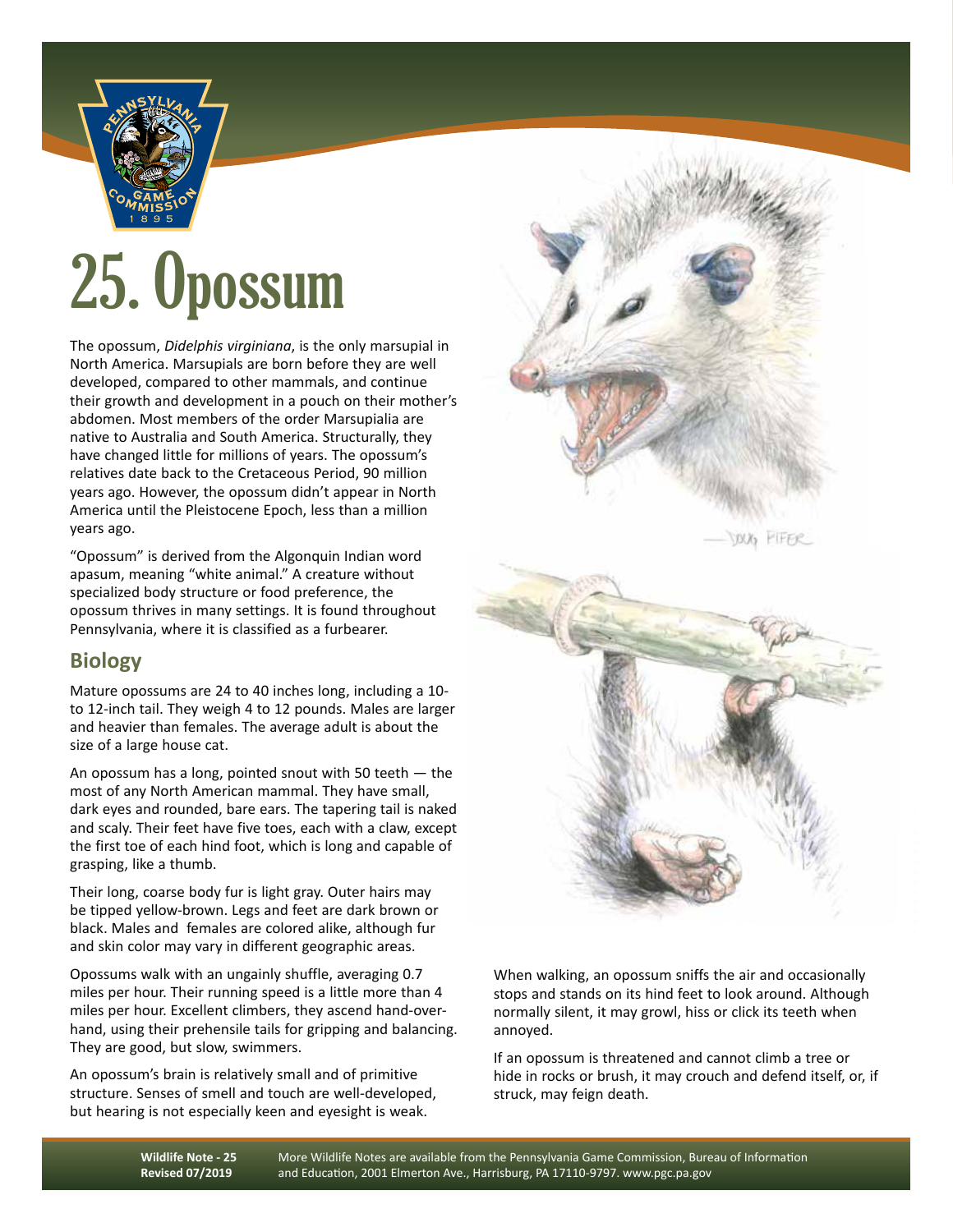When feigning death, also called "playing possum," an individual lies limp and motionless, usually on its side. Its eyes and mouth remain open, its tongue protrudes, its forefeet clench, and its breathing becomes shallow. This state may last from a few minutes to several hours. Feigning may help an opossum survive an attack, because some predators ignore dead prey. Opossums also exude a musky odor that may repel some enemies. Wildlife biologists have yet to determine whether feigning death is deliberate or an involuntarily response, but the behavior is thought to have been maintained because it increases survival.

Opossums are omnivorous and opportunistic — they eat whatever they can find. Animal food includes terrestrial and aquatic invertebrates (mainly insects), lizards, snakes, toads, the young of small mammals, bird eggs and young birds. Plant foods include berries (grapes, pokeberries, blackberries, etc.), mushrooms, acorns, and cultivated plants. Opossums eat more animal than plant food. They consume garbage and carrion, including animals killed on highways. Sometimes opossums forage by day, but they are mostly nocturnal. They shelter in hollow logs, woodchuck burrows, rock crevices, tree cavities, the abandoned leaf nests of squirrels and beneath porches and old buildings. They seldom spend two successive nights in the same den. Opossums do not dig their burrows, but they will occupy abandoned burrows.

Opossums are solitary. Females and unweaned offspring stay together. The sexes come in contact during breeding season in late February and March in Pennsylvania and then after mating, the female drives off the male. The male plays no part in raising young.

The opossum's gestation is short  $-12$  or 13 days. Newborn young are hairless, pink-skinned, blind and scarcely past the embryonic stage. They are about one-half inch in length and weigh 0.005 ounces. Hind limbs are rudimentary, but the front limbs and feet are well-developed and equipped with claws. The young crawl upward, with overhand strokes as if swimming, through the mother's fur to a pouch in the skin of her belly.

Litters vary from 5 to 13 young. The average litter size is 8, although as many as 21 have been reported. The pouch is lined with fur and contains mammary glands. When a young opossum attaches and begins to nurse, the nipple enlarges, forming a bulb on the end which swells in the baby's mouth and helps it stay attached. The female usually has 13 mammary glands, so offspring in excess of this number die. The mother can close her pouch to keep the young from falling out.

Young grow rapidly, increasing their weight 10 times and doubling their length in 7 to 10 days. By seven weeks, they are 23/4 inches long. After eight to nine weeks, their eyes open, and they let go of the mammary glands for the first time. They begin leaving the pouch for short periods, riding atop their mother's back, gripping her fur with their claws.



When they are three to four months old, young opossums begin to look for their own food and care for themselves. Soon they stop nursing, but they may stay with the female a few weeks longer. Six to nine young usually survive to fend for themselves.

Females may bear a second litter, breeding again from mid-May to early July. At least two weeks pass between weaning of the first litter and birth of the second, as the female is not sexually receptive while still nursing. Females can breed when they are a year old.

In fall and winter, opossums devote almost twice as much time to feeding and improving their nests as they do the rest of the year. Opossums do not hibernate, but may den up during cold or snowy periods. Although they add a layer of fat, they do not grow a winter pelt, and their fur is poor insulation. Pennsylvania is near the species' northern limit, and many opossums lose the tips of their ears and tails to frostbite.

Ticks, fleas, cestodes and nematodes parasitize opossums. The species is preyed on by foxes, bobcats, hawks and owls. Trappers also take some opossums. Many opossums are killed by vehicles while feeding on other highway-killed animals. An opossum's life expectancy in the wild is about  $1\frac{1}{2}$  years, with a few reaching age 5.